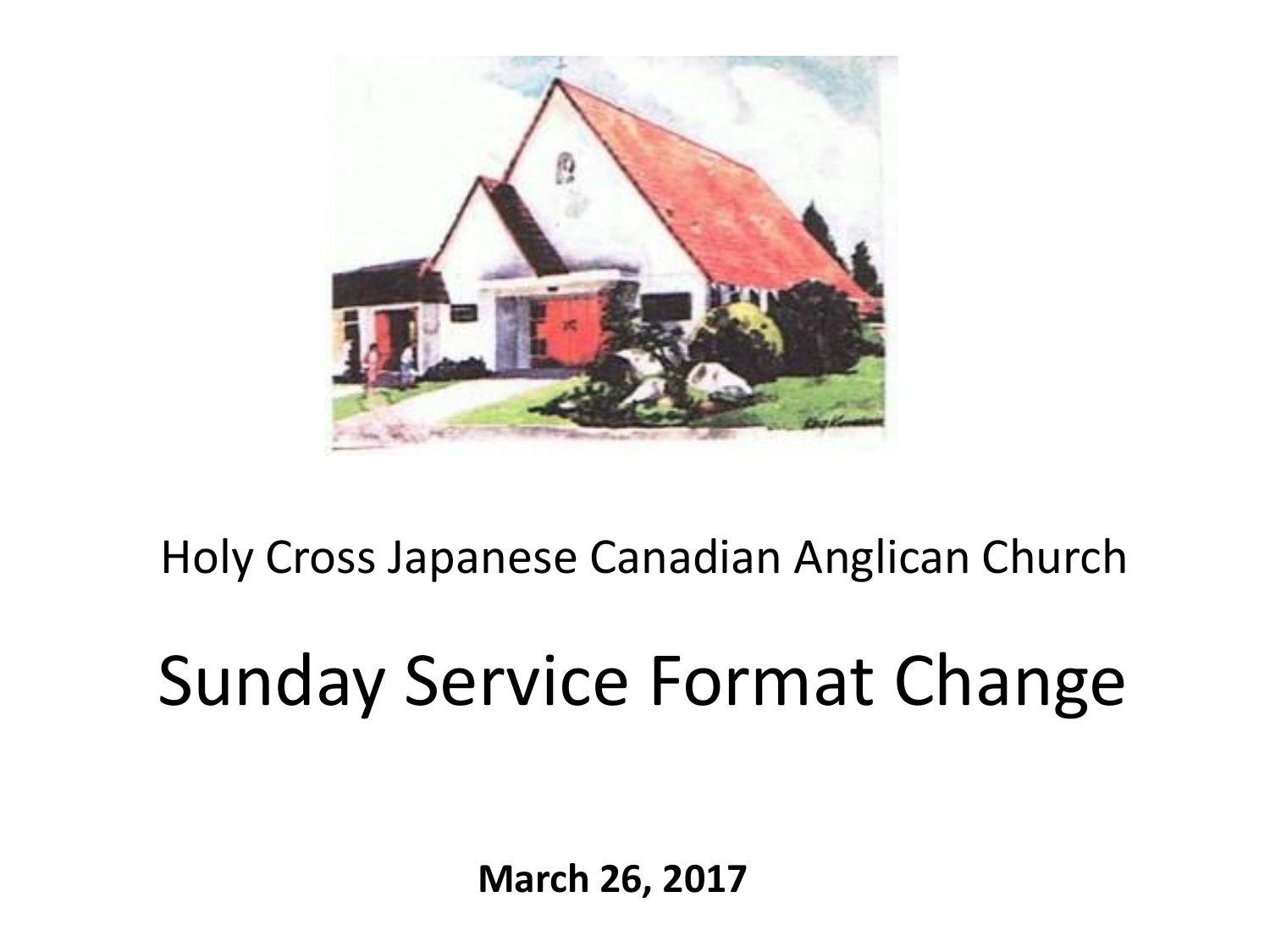#### **Sunday Service Format Change**

**9:30 - 10:30 – bible study session with music and homework**

**10:30 - 11:00 am - coffee break, fellowship time.**

**11:00 - 12:10 pm - Sunday service**

**12:15 to 1 PM – Optional lunch**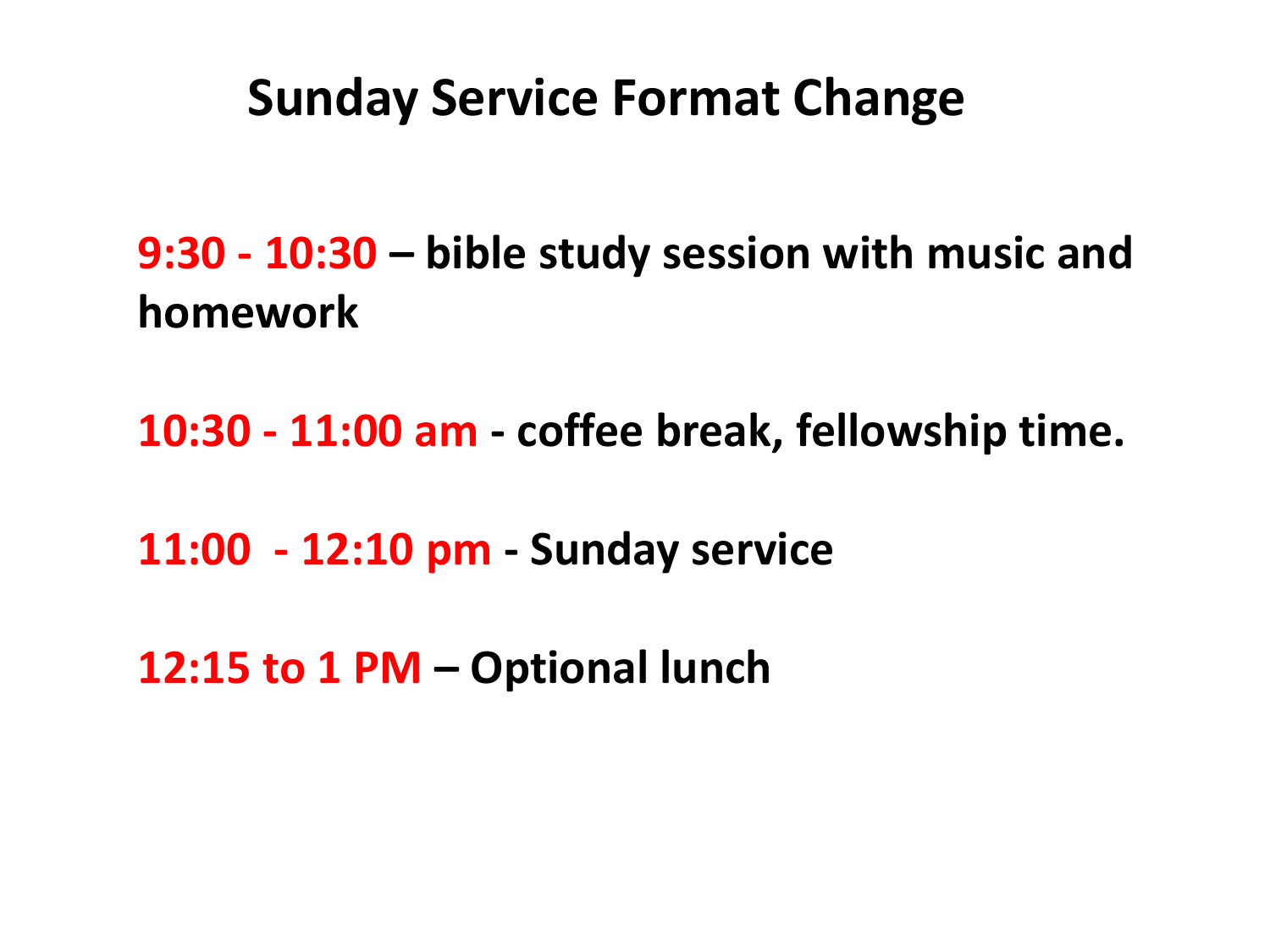#### **Bible Study Session**

Every Sunday from 9:30 to 10:30 AM

Accommodates members and new comers interested in bible study on the weekend.

60 minutes of interactive and participative dialogue. Music and homework to take home and return.

Sing hymns or other forms of music, not sung during Sunday service.

Snacks, baked goods, coffee, tea during session.

Casual not meant to be formal setting.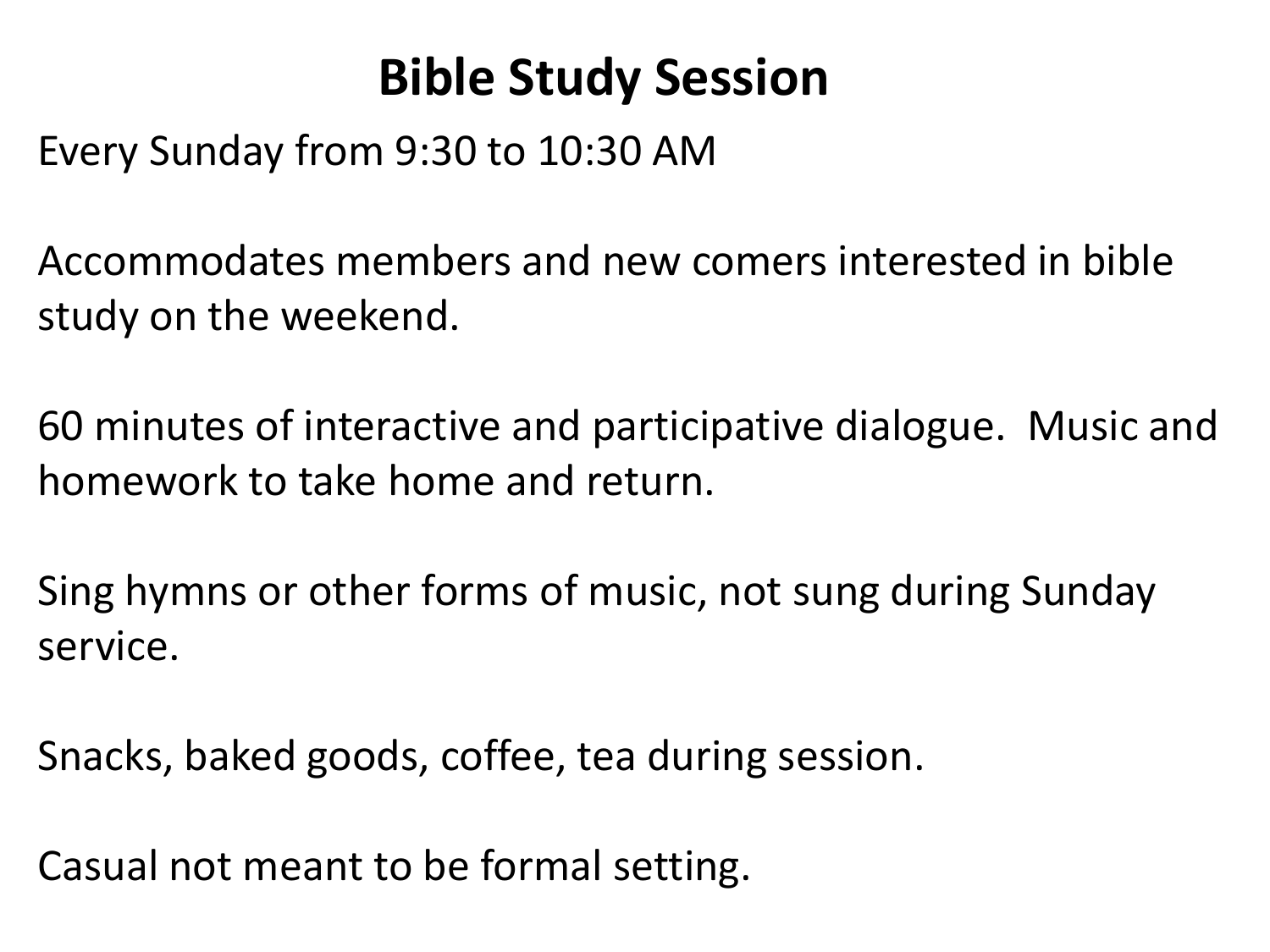## **Coffee and Fellowship Break**

Follows Bible Study from 10:30 to 11 AM

Serve coffee and tea, snacks

Welcome new guests to Holy Cross.

Fellowship time before Sunday Service.

Gives bible study attendees a break to stretch their legs, have coffee/tea & snacks. Prepare for Sunday Service.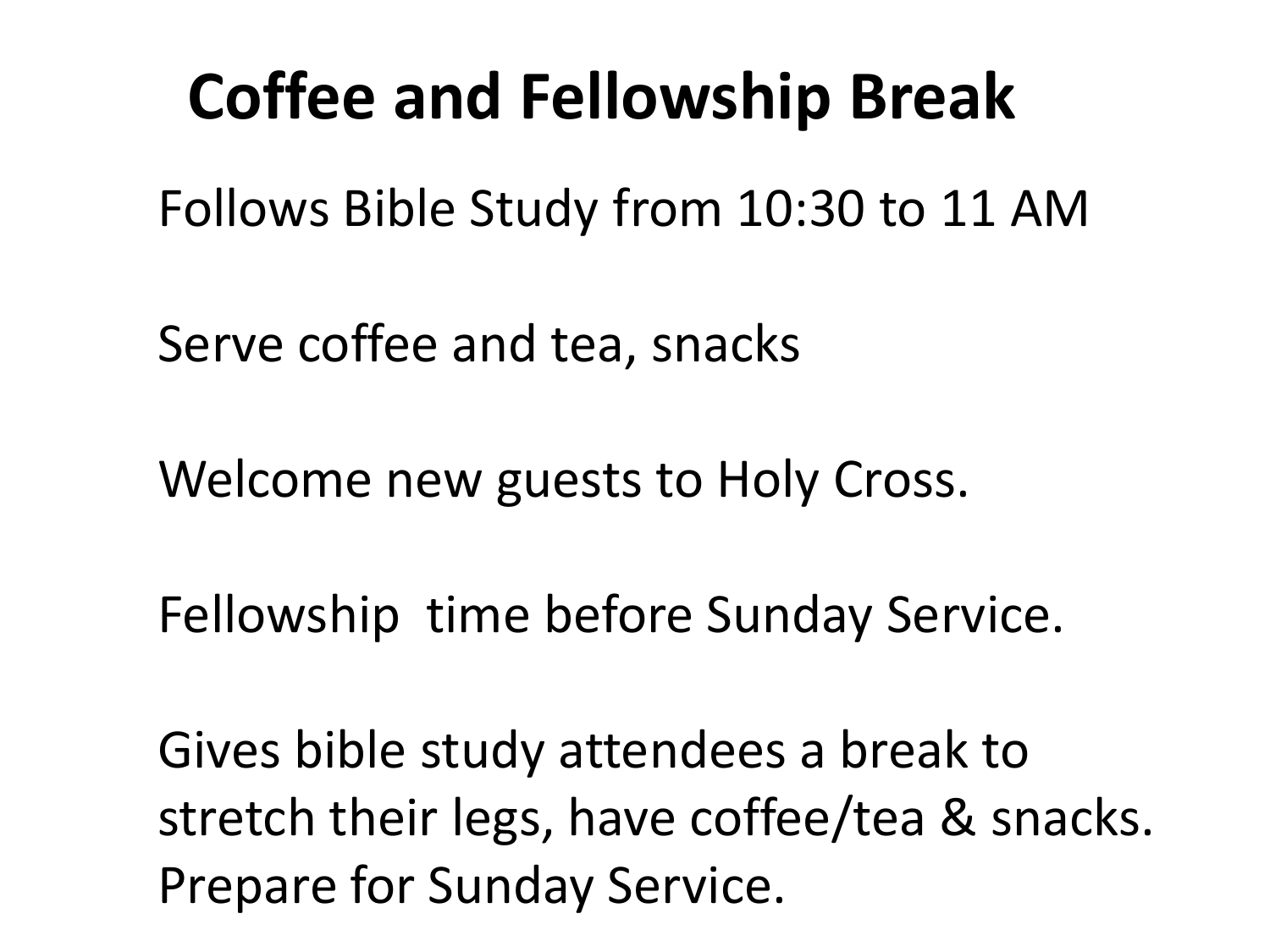### Sunday Service Flow

- 1. The Gathering
- 2. Glory to God
- 3. Kyrie Eleison in Japanese
- 4. The Readings
- 5. Sermon
- 6. Nicene Creed.
- 7. Prayers
- 8. Confession
- 9. Peace
- 10. Gifts
- 11. Eucharistic Prayer
- 12. Lord's Prayer
- 13. Communion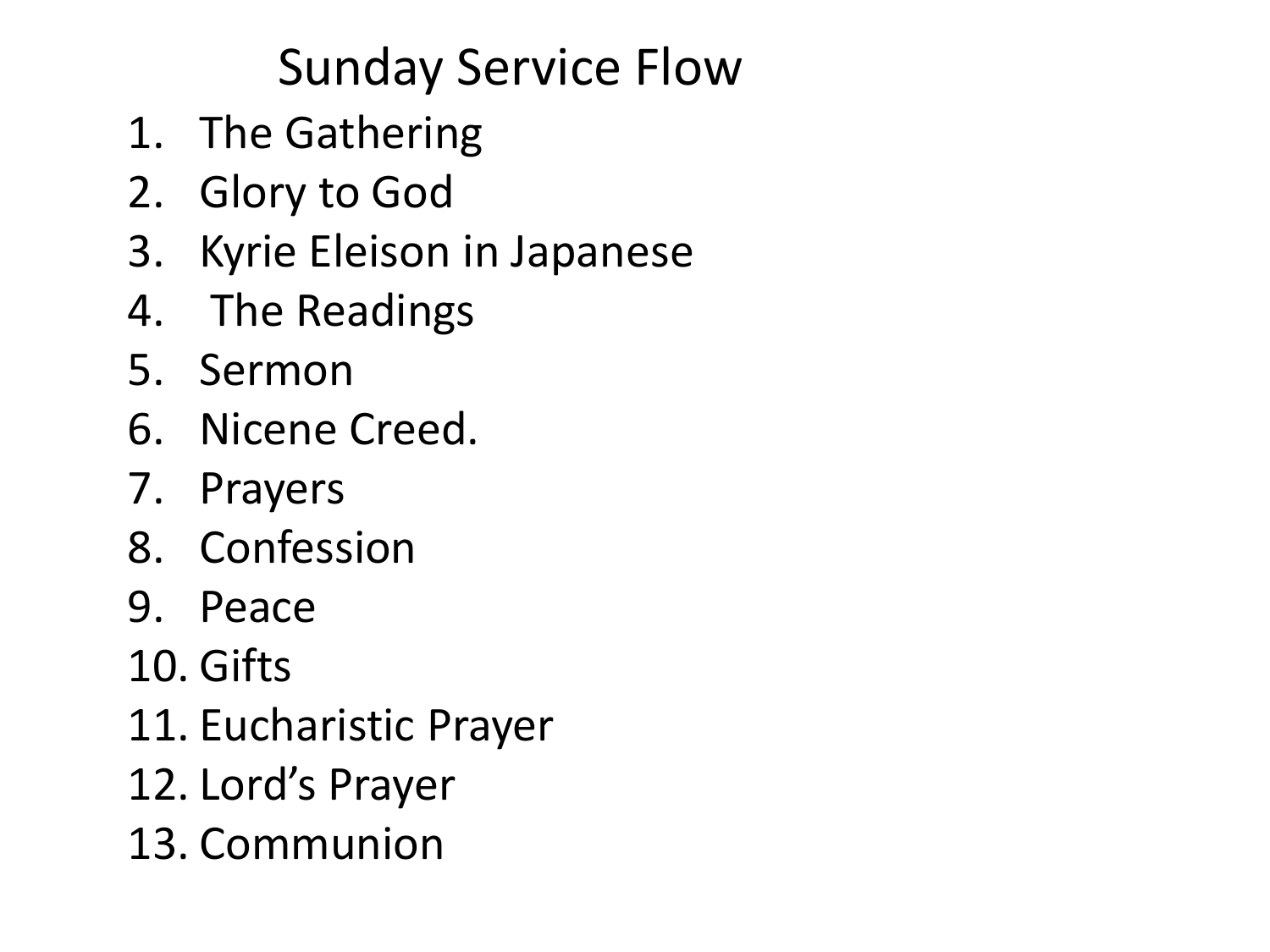#### **Changes to Sunday Service**

From 11 to 12:10 AM – reduced from 90 minutes to 70 minutes.

Remove Glory to God.

1<sup>st</sup> Reading in English or Japanese. Reader chooses.

Nicene Creed short version.

Prayers change format each week.

Removal of peace greetings.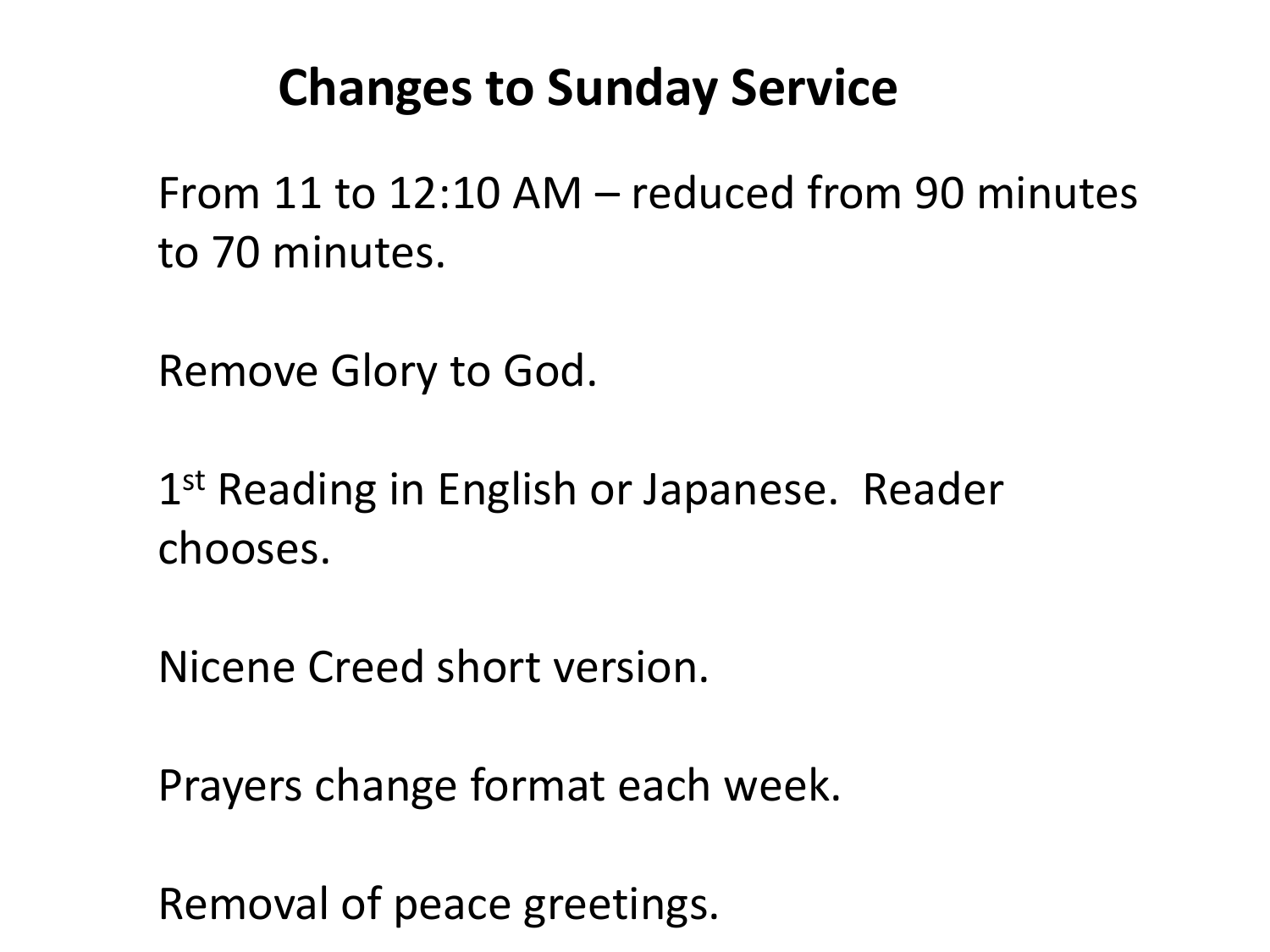## **Sunday Service Lunch**

After service lunch is optional.

Lunch is reserved as a fundraiser. E.g. Curry lunch, hotdog day.

Reserved for workshops and church committee meetings.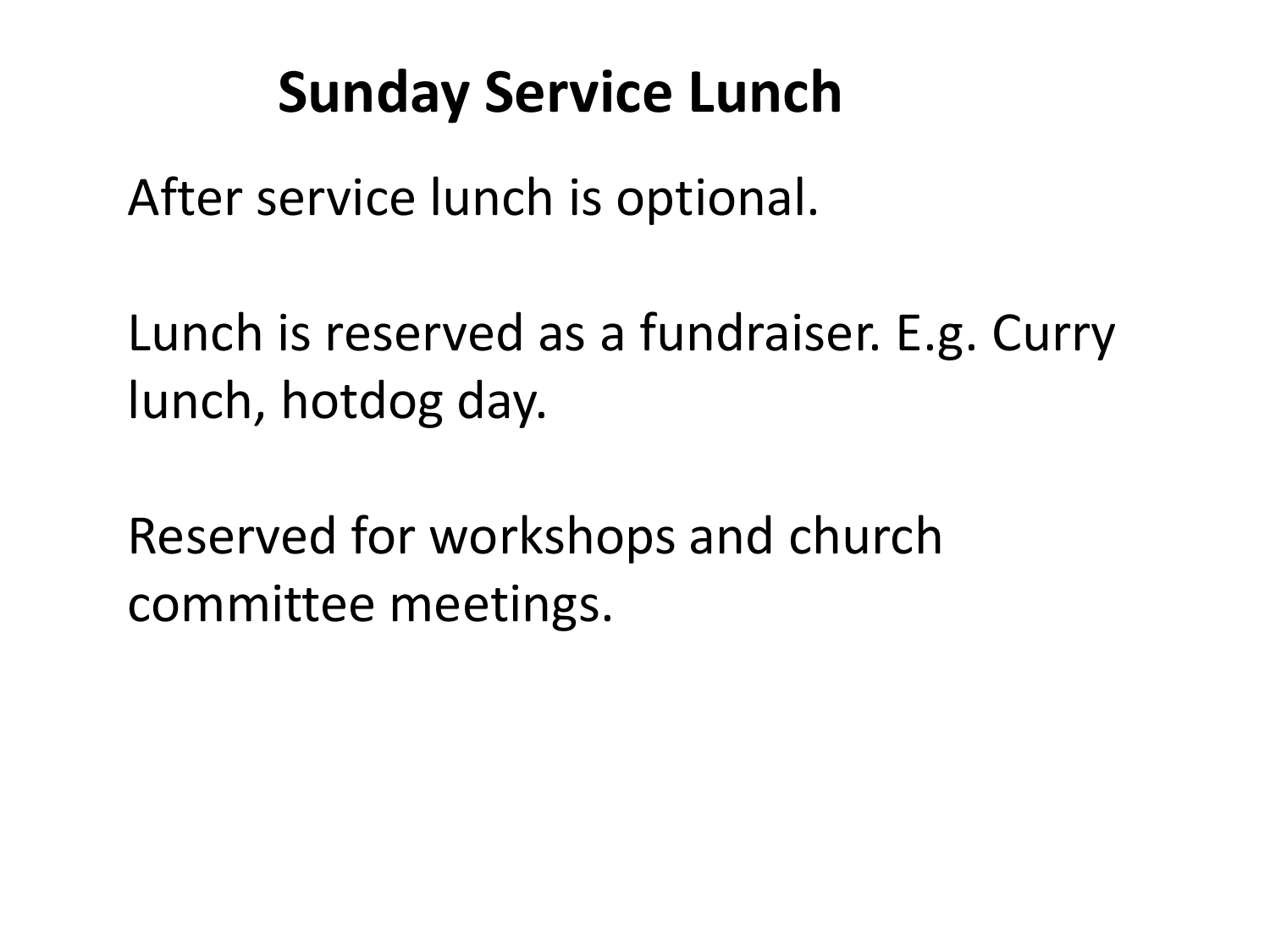### Sunday Schedule Changes

Sunday would shape up looking like this:

**9:30 - 10:30** - study session and music

**10:30 - 11:00 am** - coffee break, fellowship time.

**11:00 - 12:10 pm** - Sunday service (short version) No lunch after service.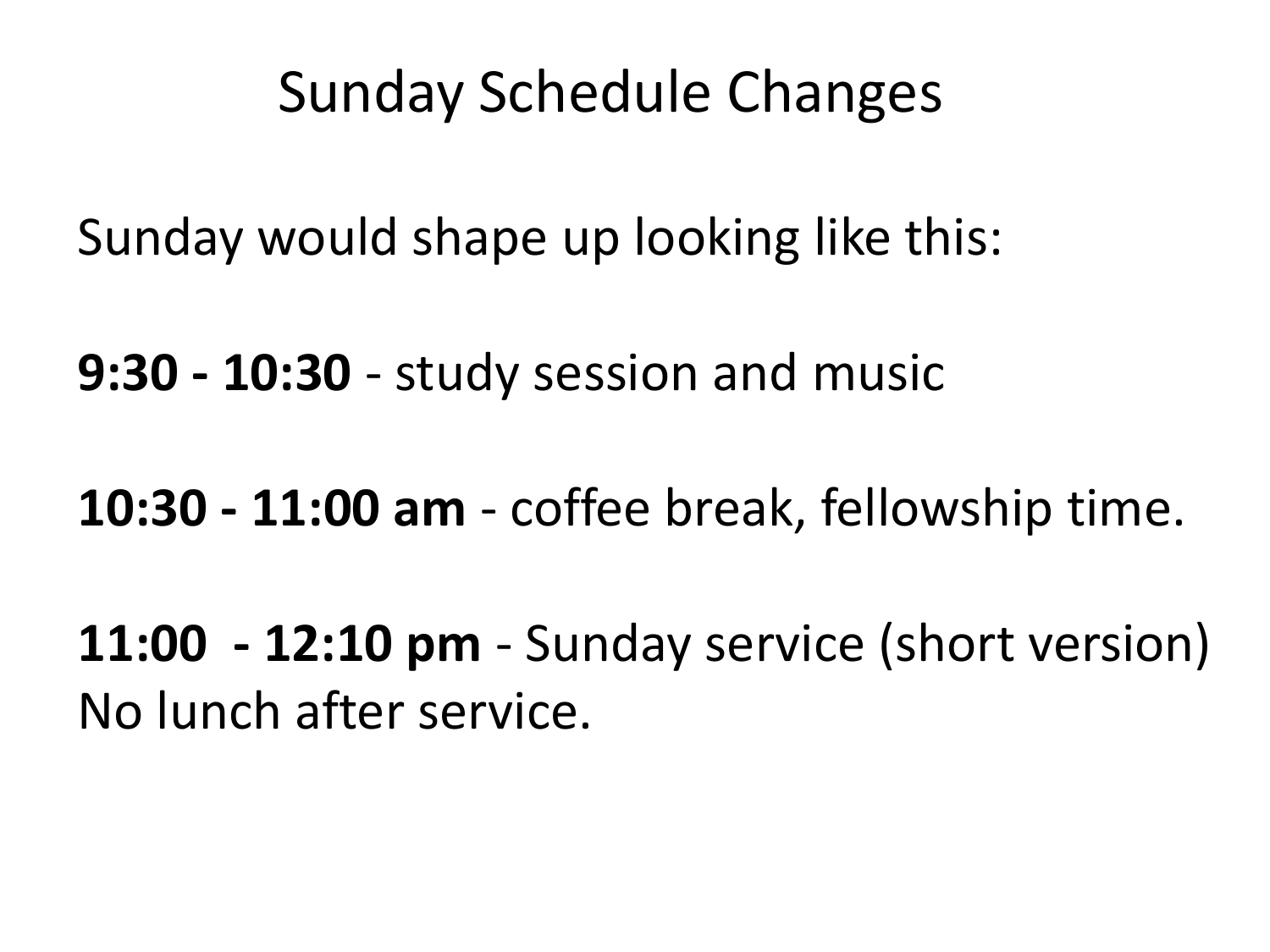## **Why change?**

Investigating how to engage future generations of Holy Cross parishioners

Developing a Sunday morning study session series on faith.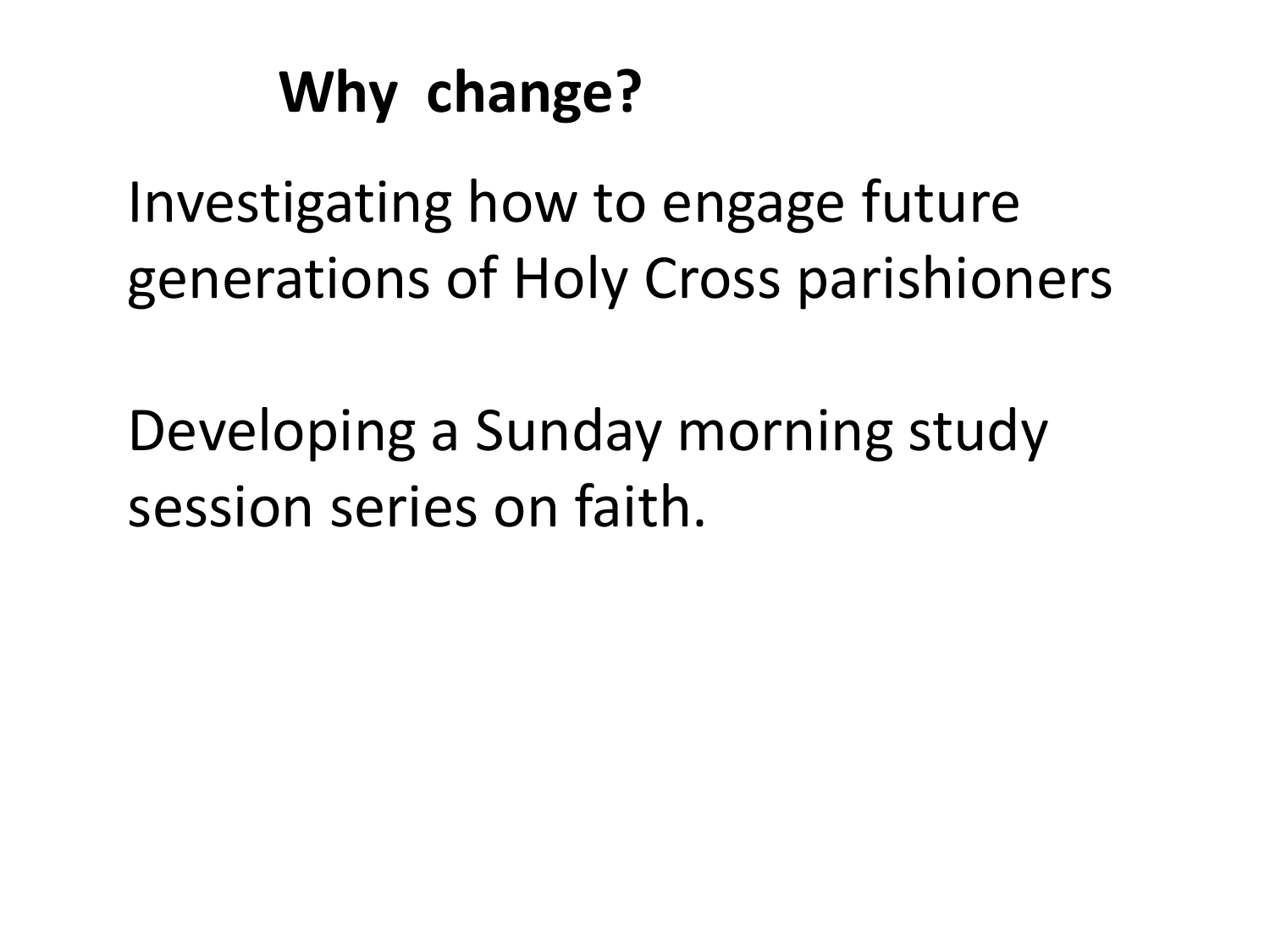**I don't like to change the format because,**

There's no lunch after Sunday Service.

The bible study start time is too early.

Including the bible study the time commitment is from 9:30 to 12:10 PM. About 2 hours and 40 minutes. The time commitment is at least 40 minutes longer.

Sunday worship is shorter and seems subsidiary.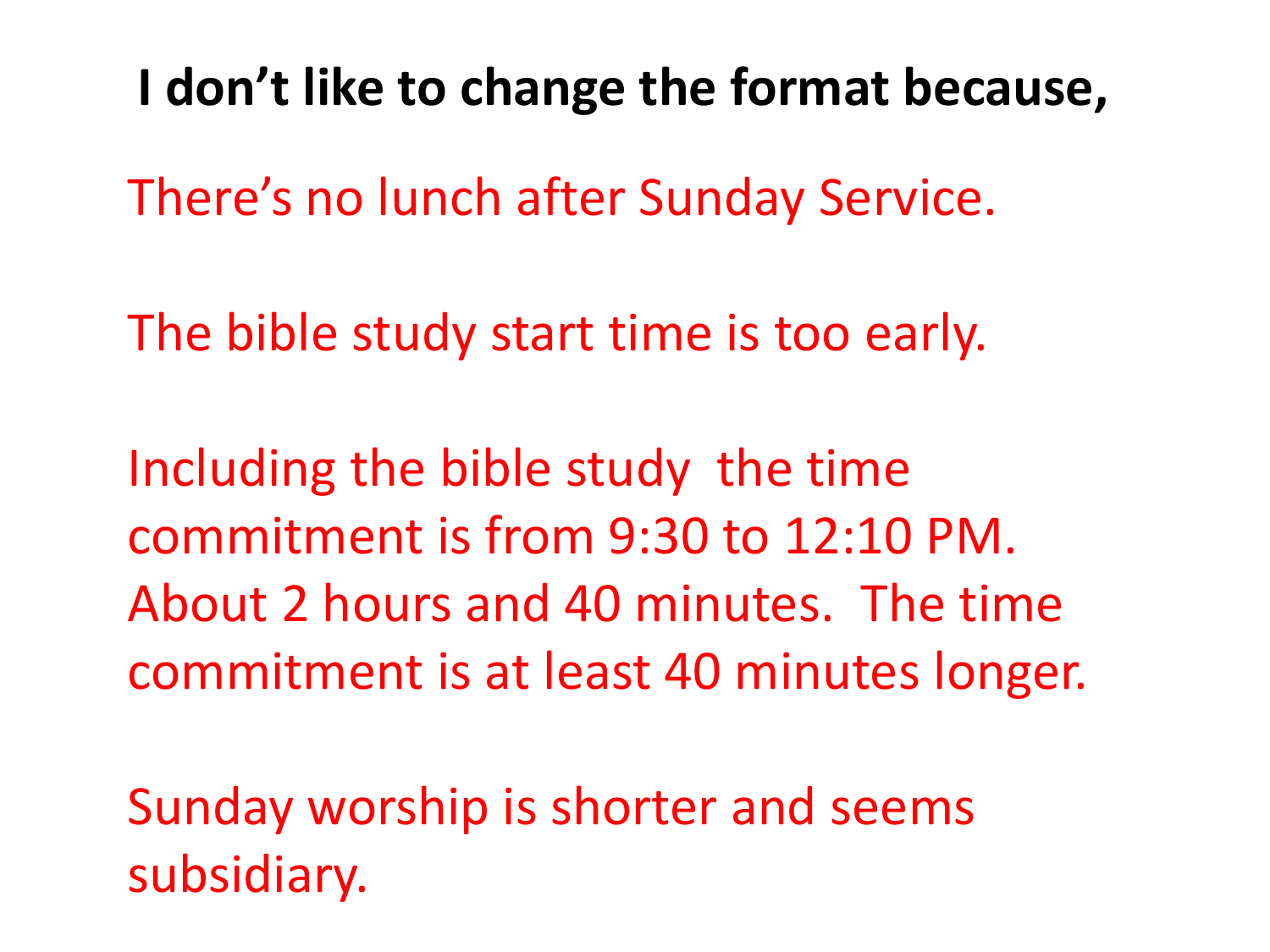## Is this feasible?

Who would lead the bible study morning session?

Who will bring or prepare the snacks and coffee in the morning?

Can this be done in both english and japanese?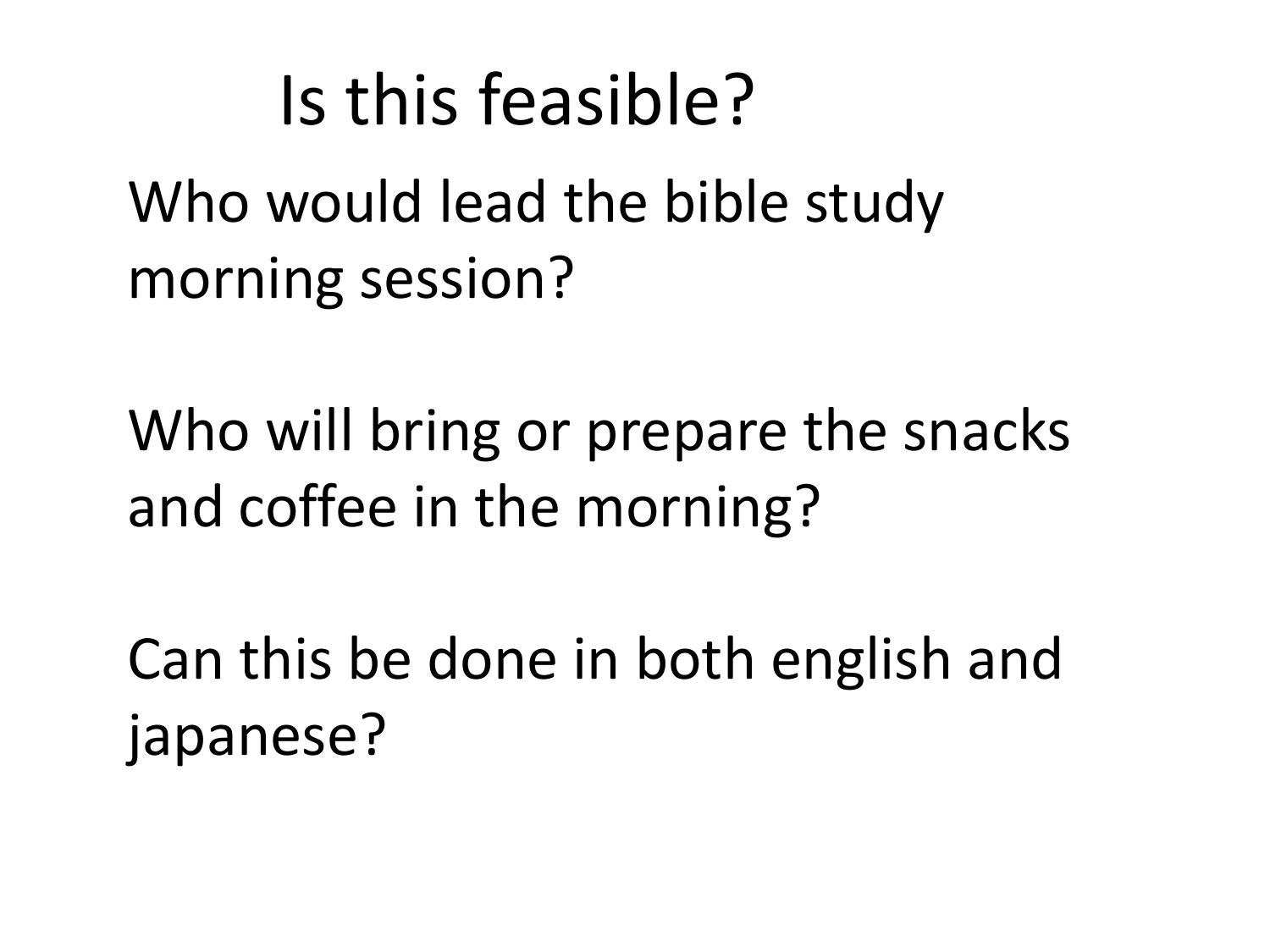# Questions, Feedback, Comments?

Email Wayne at wtamagi@gmail.com

OR

Contact: Rev. Daebin Moses Im Holy Cross Japanese Canadian Anglican Church 4580 Walden St Vancouver BC V5V 3S5 604-879-1344 holycrossjc@gmail.com

Powell Street Festival – Food Booth Fundraiser